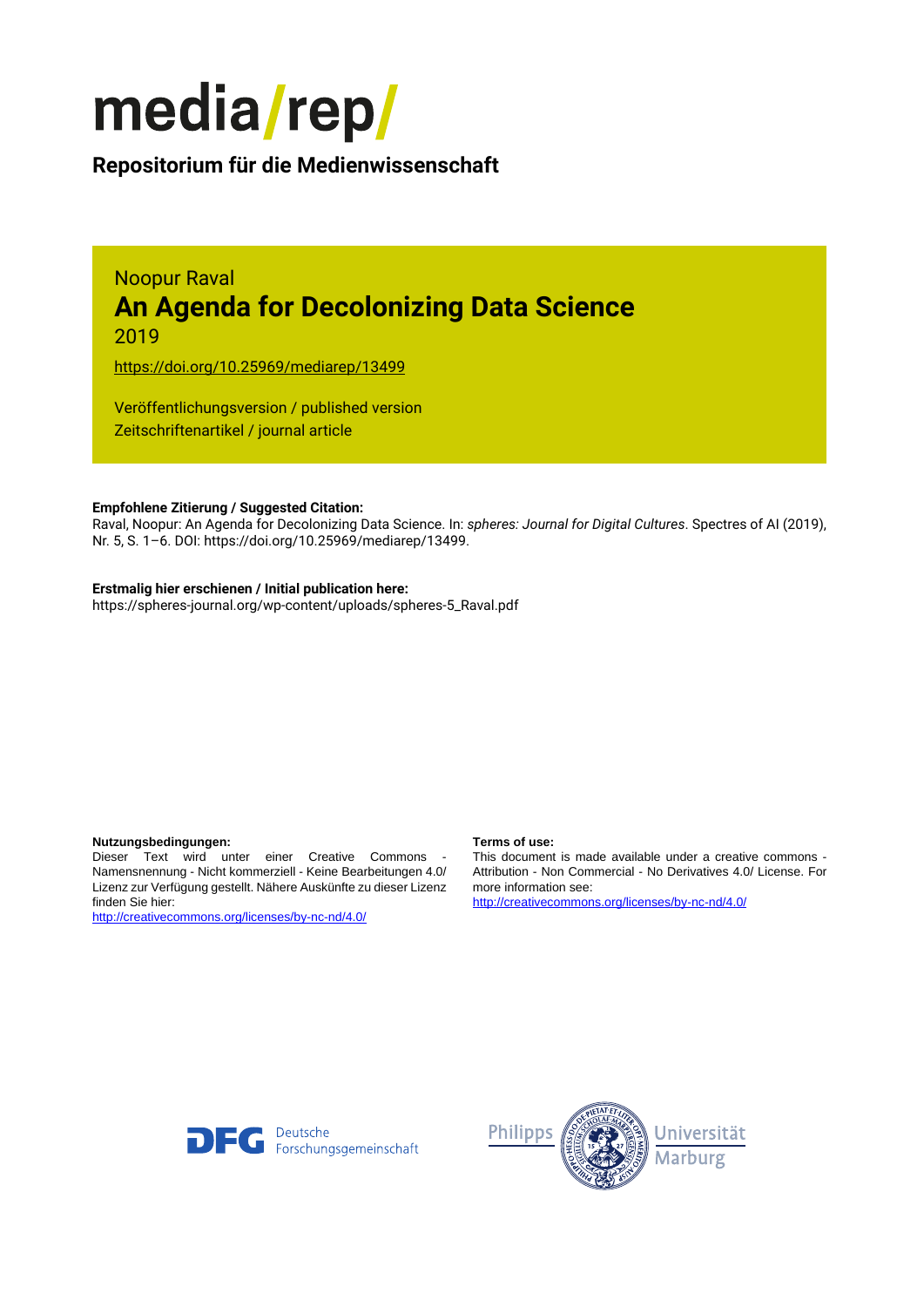

© the author(s) 2019 [www.spheres-journal.org](http://www.spheres-journal.org/) ISSN 2363-8621 #5 *Spectres of AI*

## NOOPUR RAVAL

## **AN AGENDA FOR DECOLONIZING DATA SCIENCE**

In his essay "Technologies of Power: From Area Studies to Big Data", Manan Asif charts a fascinating continuity between early 20<sup>th</sup> century philological projects that were funded by the United States through a range of state and private entities and resulted in the field of 'area studies' and its echoes in the project of (big) data science studies. As Asif points out, in the aftermath of the Second World War, with the dawn of "the universal age" and the centring of the United States as the new global hegemon, the question of *knowing* the world arose – its peoples, areas, their ideological leanings and the way in which they could be managed. The Cold War era's anxieties about identifying, 'sniffing out' and converting countries that were supposedly in the danger of, or on the brink of falling prey to communism is also striking to me to the extent that this political ideology appeared as a certain predisposition that threatened the US-led new empire and needed to be quelled at all costs.

In this response piece, that I hope will be read as a companion to Asif's essay, I offer *other* histories, older and newer, to point to the fundamentally violent heart of technoscience as a historical, colonial enterprise. This is not a new point but bears repeating because it brings into question whether repurposing historically violent disciplines, knowledge projects and technologies might realise the decolonial futures we want. Further, thinking with Asif who asks for "a seat at the table" (for historians and other thinkers of coloniality) I offer a short phenomenology of data infrastructure as a toolkit for the historian to attend to institutional discourses but also, to the technics and logics of datafication. At the end, returning to Asif's call for an "algorithmic modality", I offer provocations for historians and others to adopt a radical commitment to a kind of decolonial futurity that might be necessary if we aspire to reconfigure the techniques and modalities of technoscience away from any present or future imperial project.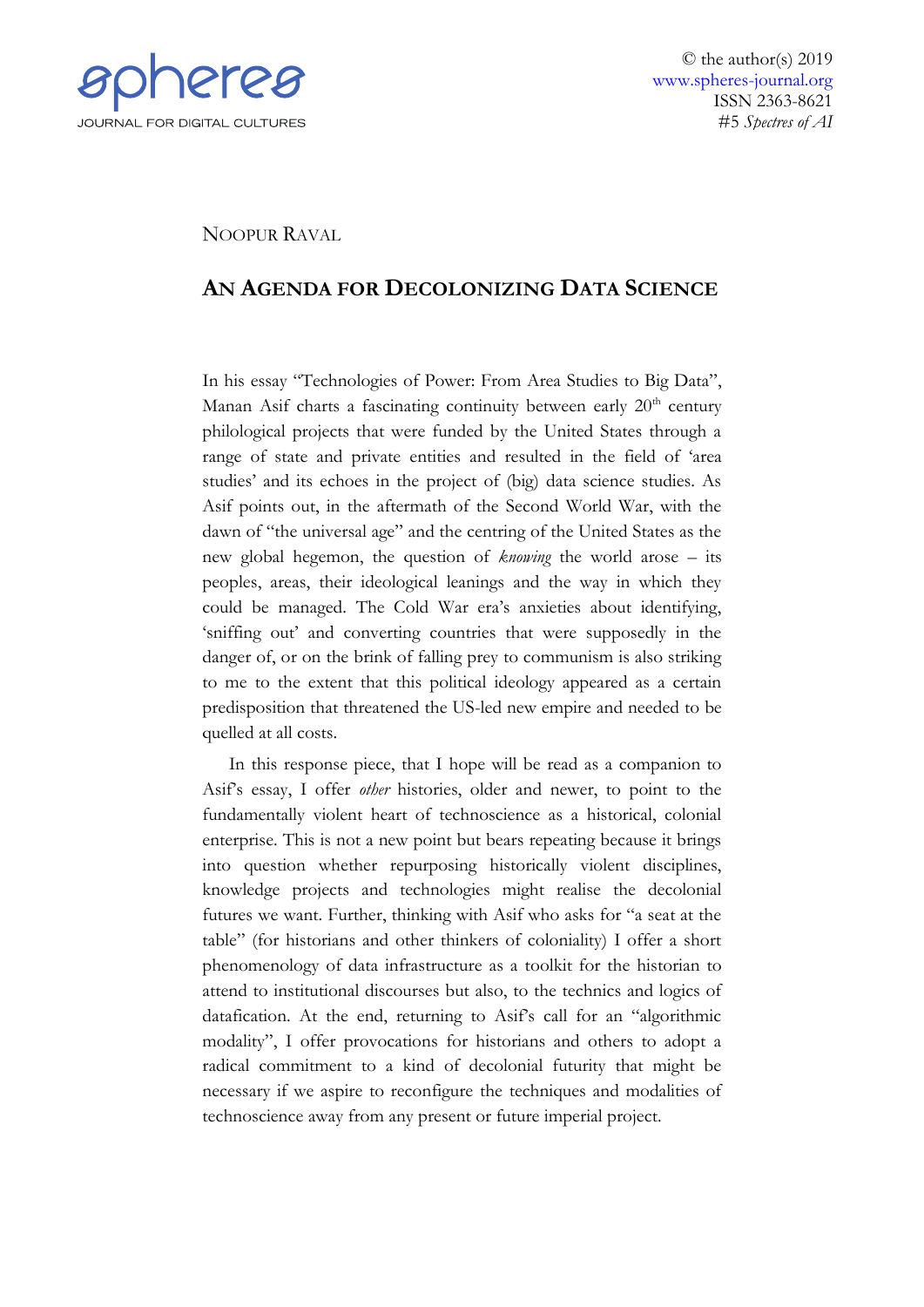The continuities that Asif traces between the earlier project of area studies and the post-2008 rise of data science initiatives are indeed very revealing of the endurance of a knowledge/power project through which the US has sought to know, order and manage the world *for* its own purposes of domination. To say that most of the world's telecom and information infrastructure is made to advance the US hegemony would not be an exaggeration.<sup>1</sup> In that sense, to echo Asif's point, the area studies project very much lives on in the information and technology projects worldwide. If earlier philanthropic exercises were about collecting samples of flora and fauna, castes and tribes of the world to produce a handy diorama of what to expect 'out there', for at least two decades now, ICT for development (ICT4D) ventures supported by various US and European agencies have been trying to 'empower' the global South through technological interventions that impart tech-literacy at the minimum and seek to make behavioural changes at their extremes. Most recently, the push for Big Data for Development initiatives has advanced a peculiar methodological and ideological imperative – that we cannot empower the gendered, racial and geographic Other without rendering them completely knowable *and*  that this must be achieved by harnessing the power of quantitative data and predictive analytics.<sup>2</sup> This is the developmental other to Asif's drone example. Both seek to render non-white bodies (within and outside of the US) completely transparent and knowable to manage and contain difference through a kind of potentiality – mapping bodies in space as 'activity' and producing enumerated and predictive narratives of how they might cause harm.

As we know from the disciplinary histories of anthropology, ethnology and development studies among others, these modalities of mapping, survey, enumeration etc. were developed much earlier in the service of various empires that actively commissioned seafarers, civil administrators, botanists, medical doctors and others to not only go *out there* and collect knowledge but also use colonies as laboratories of experimentation.<sup>3</sup> The starkest example is that of the colonial invention

<sup>1</sup> Cp. Aouragh, Miriyam, and Paula Chakravartty, "Infrastructures of Empire: Towards a Critical Geopolitics of Media and Information Studies", *Media, Culture & Society*, 38 (4), 2016, pp. 559–575.

<sup>2</sup> See the agenda-setting text of Sustainable Development Goals here that later materialized into specific data-for-development projects. Cp. United Nations (n.d.), "Big Data for Sustainable Development". Available at[: https://www.un.org/en/sectio](https://www.un.org/en/sections/issues-depth/big-data-sustainable-development/index.html) ns/issues-depth/big-data-sustainable-[development/index.html](https://www.un.org/en/sections/issues-depth/big-data-sustainable-development/index.html) [accessed October 25, 2019].

<sup>3</sup> See Rohan Deb Roy's article in the Smithsonian Magazine for a succinct summary of the British Empire and its relationship to imperial technoscience. Cp. Rohan Deb Roy, "Science Still Bears the Fingerprints of Colonialism", Smithsonian, April 9, 2018. Available at: [https://www.smithsonianmag.com/science](https://www.smithsonianmag.com/science-nature/science-bears-fingerprints-colonialism-180968709/)-nature/science-bears-finger prints-colonialism-[180968709/](https://www.smithsonianmag.com/science-nature/science-bears-fingerprints-colonialism-180968709/) [accessed October 25, 2019].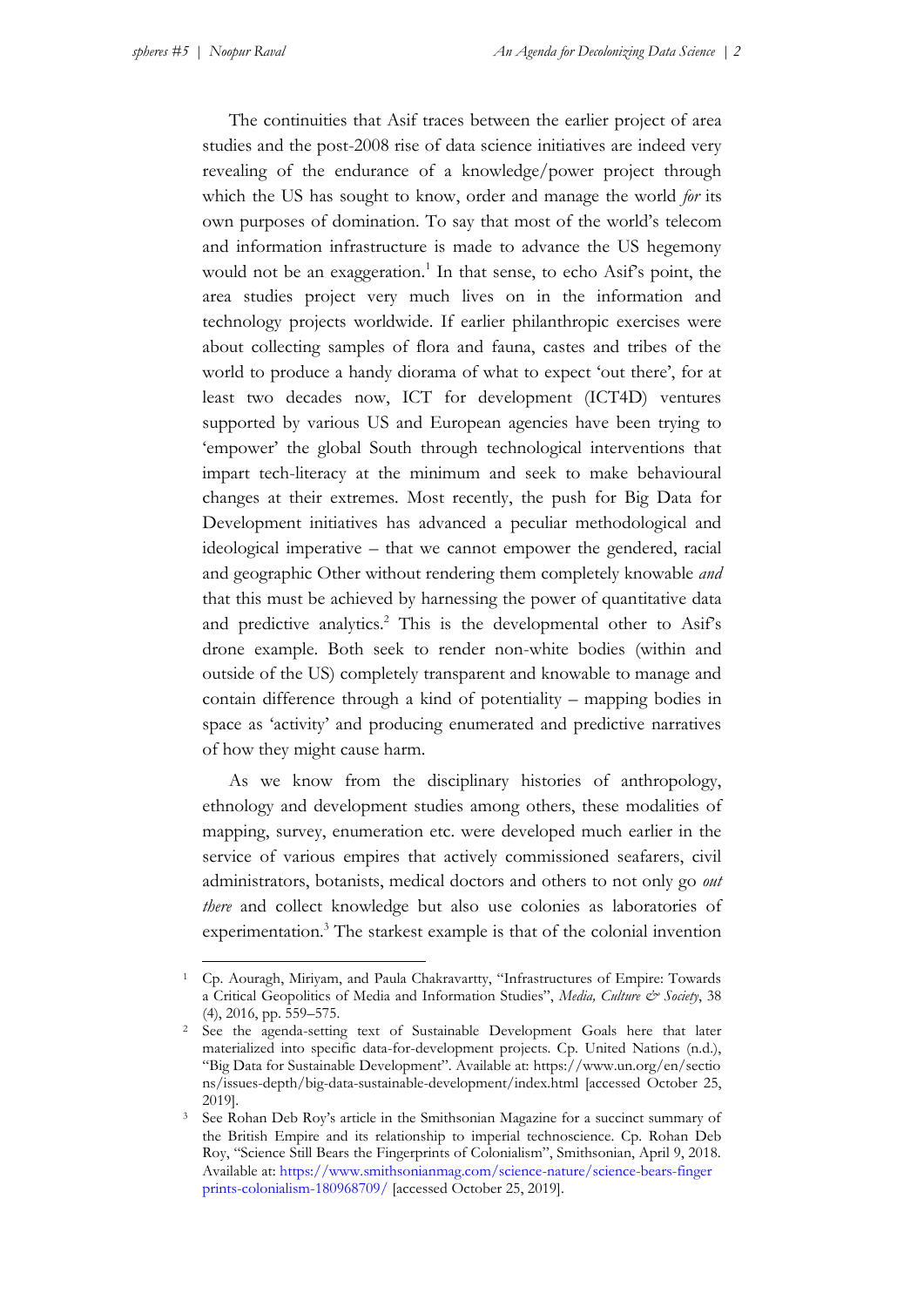of fingerprinting technology. As Chandak Sengoopta demonstrates in his book *The Imprint of the Raj*, <sup>4</sup> while the routine identification of civilians would have been unthinkable within Britain, identifying potential criminal natives and keeping track of them, especially after what is now known as India's first war of Independence (in 1857), gained urgent imperative. Colonial administrators like Herbert Hope Risley who doubled up as anthropologists for the Empire produced regular census surveys and detailed handbooks that essentially decomposed and classified colonial subjects by castes, tribes, occupations and racio-ethnic descriptions along with sample photographs. These early databases were meant to equip colonial administrators with handy, retrievable information for the purposes of making the colony more predictable and hence governable. Similar to modern-day risk assessment models, the aim of colonial enumeration techniques was not so much to capture the entirety and richness of a native subject as to reconstruct the native *as a risky subject*, 5 (identifying and foregrounding personal, communal histories of vulnerability, poverty, disease, violence to gauge the potentiality of threat they pose to the colonial state).

There are countless other examples in postcolonial and colonial scholarship on technoscience that get at the heart of what I earlier described as the "violent heart of technoscience", but I am trying to get at something else here. In his forthcoming book *Distributed Blackness*, André Brock Jr. argues that, "there's nothing niche or subcultural about expressions of blackness on social media: internet use and practice now set the terms for what constitutes normative participation."<sup>6</sup> Similarly, I argue, both colonial and postcolonial bodies are inseparable from the past and contemporary technoscientific innovation and production. Being able to fingerprint the brown native, developing photographic technology that could only represent light skin and more recently, refining facial recognition technology to best capture the minority Uighur Muslims in China – are all forms of attunements built through experimentation on actual postcolonial bodies. Exploitative or violent use, then, is not incidental to technological enterprise (including data science) and, it both extracts the vitality of black and brown bodies but also enrols them as the data-labourers to assemble the global

<sup>4</sup> Cp. Chandak Sengoopta, *Imprint of the Raj: How Fingerprinting was Born in Colonial India*, London, Macmillan, 2003.

<sup>5</sup> Cp. Geeta Patel, "Risky Subjects: Insurance, Sexuality, and Capital, *Social Text*, 24 (4 (89)), 2006, pp. 25–65; David Arnold, *Colonizing the Body: State Medicine and Epidemic Disease in Nineteenth-century India*, Berkeley/Los Angeles/London, University of California Press, 1993.

<sup>6</sup> André Brock Jr., *Distributed Blackness: African American Cybercultures*, Vol. 9, New York, NYU Press, 2020 (forthcoming).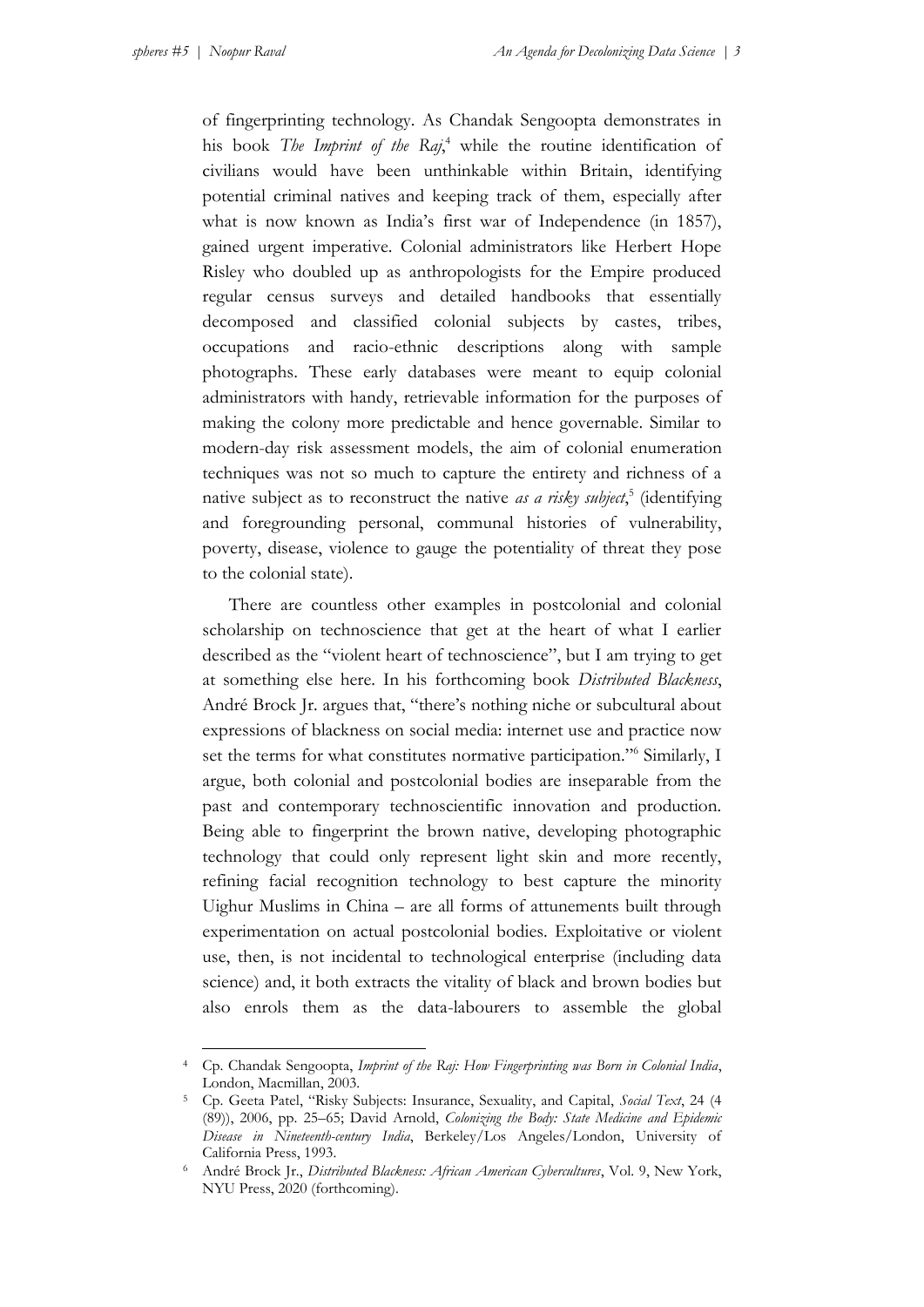assemblages of datafication. Following Asif's title ("technologies of power"), getting decolonial and anti-colonial historians a seat at the AI/ML/data science discussions is definitely of urgent imperative, not only to remind, invoke and infuse the technological with the historical but to also, consequently, replace general and post-hoc formulations of tech-ethics with more meaningful and deliberate ones. Attaching and visualising institutional histories, funding networks and most importantly, retaining colonial violence as contemporary memory and constantly mapping internationalist histories as a way of producing responsibility and solidarity could all be part of the reorientation of the algorithmic modality that Asif proposes.

However, another problem remains at hand. As many scholars of social computing have noted, there is also a barrier of technicality when it comes to investigating, critiquing and reorienting big data and algorithmic technologies.<sup>7</sup> Not going into the details of how that might be overcome (and certainly not suggesting the resort to digital humanities as a 'catchup' move), I propose that our 'seat at the table' might benefit from formal tactical engagement with information infrastructure and attunement to non-human agents as increasingly contributing to moral and political decisions. In his germinal essay titled "Databases as Discourse"<sup>8</sup>, Mark Poster argues that a database is a discursive form for how it constitutes and "objectifies" a subject by disintegrating and reclassifying a subject into "grids of specification". In how a database holds a subject/object, the subject is not doubled in the postmodern sense but is "multiplied and decentered". The big shift that Poster and multiple other scholars after him have highlighted is how the discursive purpose of a database is not to store, mimic and represent an a priori rational, autonomous subject but rather, databases (as "perfect writing machines") operate primarily for *retrievability* – whereby signs referring to individuals and relationalities can be 'called' in myriad ways for myriad fleeting purposes. In that sense, who you *really* might be as a person and how inauthentic your (one) data doppelganger might be, are both irrelevant concerns because 'data doubles' (the databased representations) are not about representing the truth.

Furthermore, it is somewhat futile to demand accuracy or post-hoc

<sup>7</sup> Cp. Paul Dourish, "Algorithms and Their Others: Algorithmic Culture in Context", *Big Data & Society*, 3 (2), 2016. Available at[: https://doi.org/10.1177%2F20539517166](https://doi.org/10.1177%252F2053951716665128) [65128](https://doi.org/10.1177%252F2053951716665128) [accessed October 25, 2019]; Jenna Burrell, "How the Machine 'Thinks': Understanding Opacity in Machine Learning Algorithms", *Big Data & Society*, 3 (1), 2016. Available at: [https://doi.org/10.1177%2F2053951715622512](https://doi.org/10.1177%252F2053951715622512) [accessed October 25, 2019].

<sup>8</sup> Cp. Mark Poster, "Databases as Discourse; or, Electronic Interpellations Mark Poster", *Computers, Surveillance, and Privacy*, 175, 1996.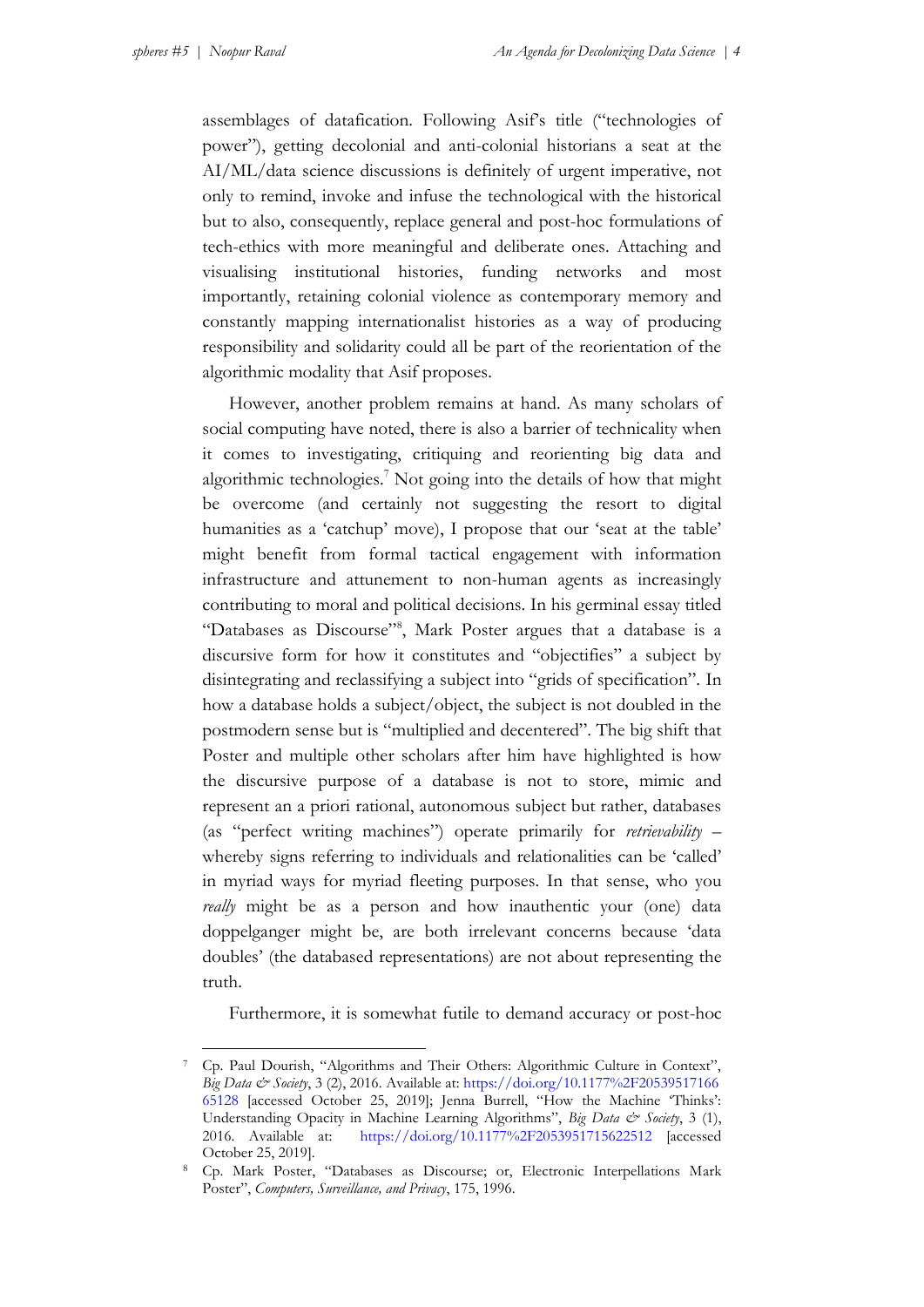accountability of datafied decisions, not only because they are largely opaque and dynamic assemblages but also because the databased decisions are only traces of dynamic 'interpolations'<sup>9</sup> or 'algorithmic pulls' that, when unpacked, only provide a regime of signs and techniques that could be assembled in numerous possible ways. The important political effect of databases, when one thinks about democratic processes and the public sphere is that they are now ready, permanent and malleable repositories of knowledge/power about populations agnostic to *who* is pulling the data *why.*<sup>10</sup>

As Sandra Robinson and others have argued building on Poster's original provocation, if the foundational form of the database is divorced from relationships of ideological signification (or fixed purposes of time and intention), since Poster's writing, data infrastructure (datasets and algorithms, their co-constitutive others) has only gotten more dynamic and complex. Not only does the datafied surveillance apparatus act on information *about* bodies and minds, but also datafied decisions are increasingly being produced automatically through machine-machine interactions.<sup>11</sup> Circling back to Asif's essay, there is a longer temporal shift that datafication introduces to the discourses of technological responsibility and accountability that still very much depend on a truth discourse – of signs (of activity) that must be fixed indexically in time and space. This is the kind of stability that the big data assemblage does not allow us as our multiple data selves are both situated and ephemeral but also suspended in a state of potentiality. As Robinson explains, there is also a bind within the construction of data proxies that are created through past activity but for short and long-term futurities. The big data regime, then, is not just performative but also spectral in scope.

To summarise, as both the original essay and my response illustrate, the longue durée of datafication suggests that knowledge-making, especially about the Other, is never innocent or incidental. Rather, when historicised, it reveals careful ways of constructing and maintaining power over the datafied. These historical imperial and colonial legacies are global in scope and as much sedimented in institutions as in the technics and logics of data science. If so, merely repurposing the master's tools may not dismantle the master's house.

<sup>9</sup> Cp. John Cheney-Lippold, "A New Algorithmic Identity: Soft Biopolitics and the Modulation of Control", *Theory, Culture & Society*, 28 (6), 2011, pp. 164–181.

<sup>&</sup>lt;sup>10</sup> For a comprehensive discussion on signification and the politics of datafication, see Sandra Robinson, "Databases and Doppelgängers: New articulations of power", *Configurations*, 26 (4), 2018, pp. 411–440.

<sup>11</sup> Cp. Simon Bart, "The Return of Panopticism: Supervision, Subjection and the New Surveillance", *Surveillance & Society*, 3 (1), 2005. Available at: [https://doi.org/10.24908](https://doi.org/10.24908/ss.v3i1.3317) [/ss.v3i1.3317](https://doi.org/10.24908/ss.v3i1.3317) [accessed October 25, 2019].